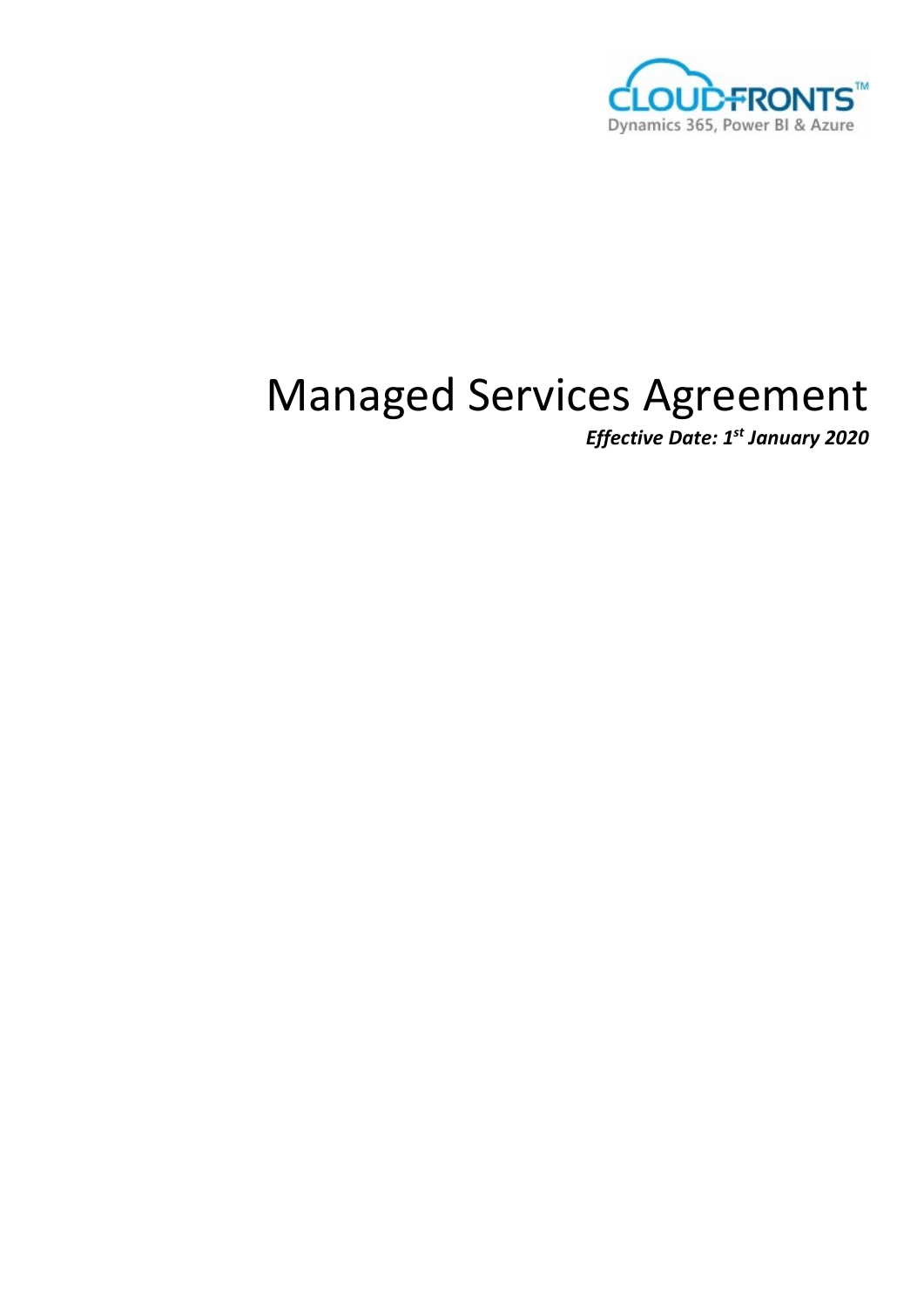

# Contents

 $\bar{\lambda}$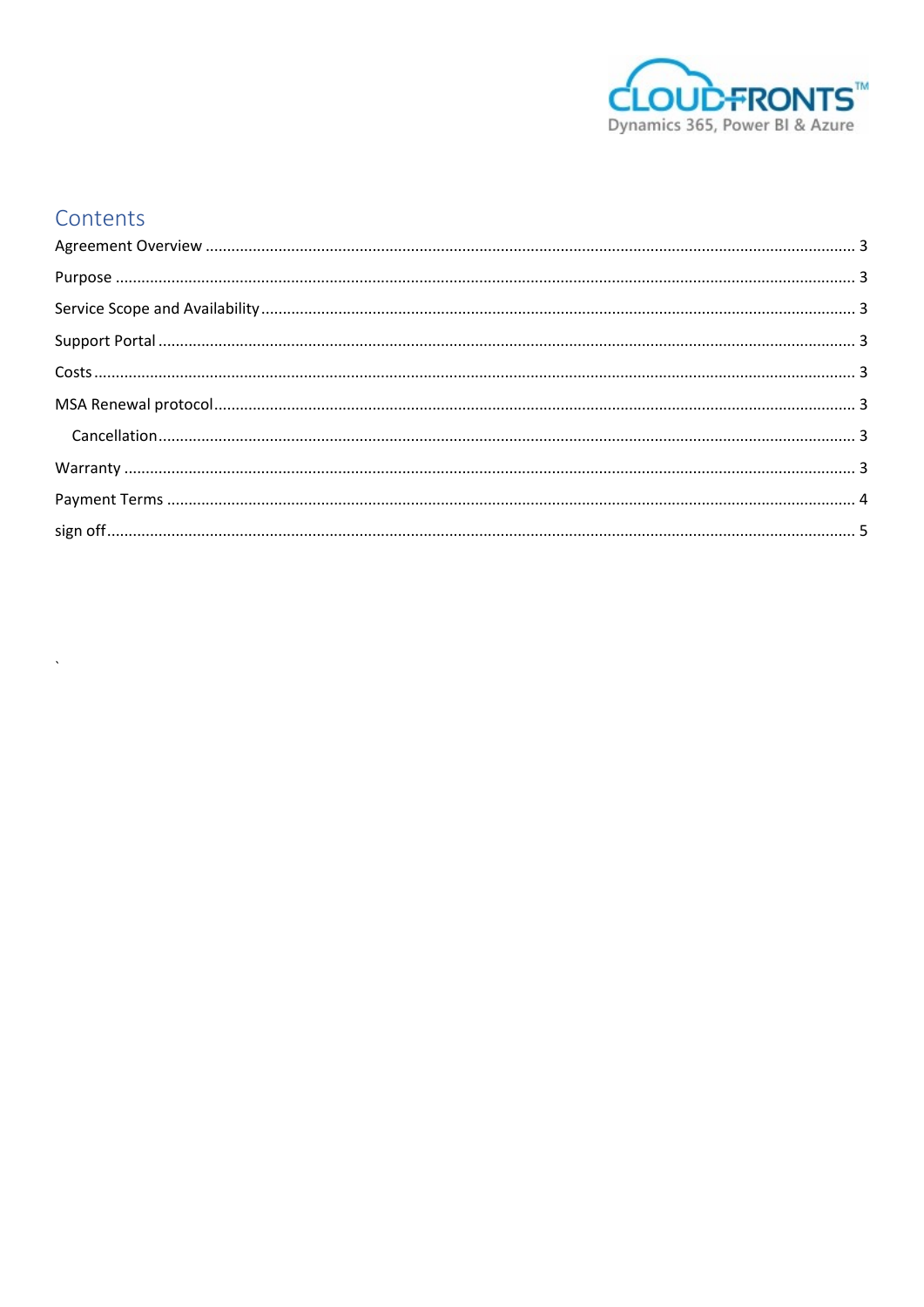

## <span id="page-2-0"></span>AGREEMENT OVERVIEW

This Agreement represents a Services Agreement ("MSA" or "Agreement") between CloudFronts Technologies Pvt. Ltd ("CloudFronts") with offices at 503, T-Square, Saki Vihar Road, Andheri East, Mumbai 400072, India and <Client Name> with offices at "<Client Address>" ("Customer") for their Microsoft Dynamics 365 Implementation Support and Maintenance. This Agreement remains valid until superseded by a revised agreement mutually endorsed by the stakeholders. This Agreement outlines the parameters of IT services covered as they are mutually understood by the primary stakeholders.

# <span id="page-2-1"></span>PURPOSE

The purpose of this Agreement is to ensure that the proper elements and commitments are in place to provide ongoing Maintenance and Support to the Customer.

#### <span id="page-2-2"></span>SERVICE SCOPE AND AVAILABILITY

- 1. Scope
	- a. CloudFronts will provide hours/month of support to Customer under this Annual Contract
- 2. Hours
	- a. Support Cases are prioritized as Critical and Non-Critical.
	- b. Critical Support: Our team members will be available for any critical support issues from Monday through Friday during the client's business hours. A critical issue is a show stopper issue that has a direct impact on the client's organization and their ability to use the platform, and this issue has no workaround either.
	- c. Non-Critical: Our team will address non-critical support issues during India business hours.
	- d. Our team will be available for weekly status calls between exaction of the Monday-Friday.

#### <span id="page-2-3"></span>SUPPORT PORTAL

We will provide 1 login to our Support Portal to the client Project Manager. This will allow the customer to Open/update/close any service tickets. The portal will be accessible from [www.cloudfronts.com](http://www.cloudfronts.com/)

#### <span id="page-2-4"></span>**COSTS**

1. 12 Month Agreement with / month

#### <span id="page-2-5"></span>MSA RENEWAL PROTOCOL

This agreement begins on January 1st 2020 and runs for a period of 12 months and expires on  $31<sup>st</sup>$ December 2020

#### <span id="page-2-6"></span>**CANCELLATION**

In case of an event where the contract needs to be cancelled, either party can do so with a 60 day notice and providing an agreeable justification.

#### <span id="page-2-7"></span>**WARRANTY**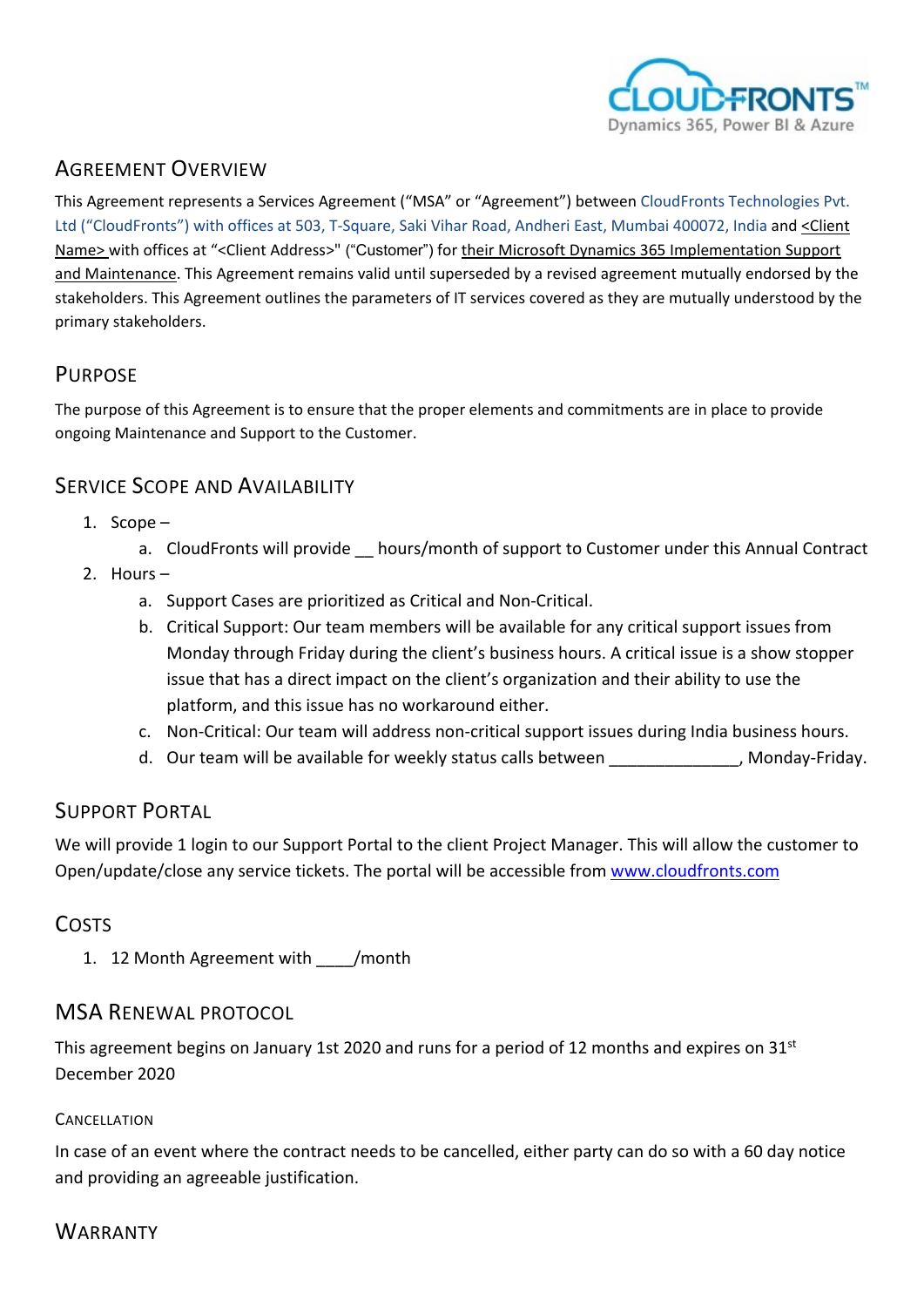

CLOUDFRONTS warrants for a period of thirty (30) days following delivery (the "Warranty Period") that all services will be performed in a professional manner in accordance with generally applicable industry standards. CLOUDFRONTS's sole liability (and Client's exclusive remedy) for any breach of this warranty shall be for CLOUDFRONTS to re-perform any deficient services, or, if CLOUDFRONTS is unable to remedy such deficiency within thirty (30) days, to void the invoice for the deficient services. CLOUDFRONTS shall have no obligation with respect to a warranty claim: (i) if notified of such claim after the Warranty Period or (ii) if the claim is the result of third-party hardware or software, the actions of Client or some other party or is otherwise caused by factors outside the reasonable control of CLOUDFRONTS.

## <span id="page-3-0"></span>PAYMENT TERMS

- 1. All costs in \_\_\_\_\_.
- 2. Invoice will be raised on the 25<sup>th</sup> of every month (or previous working day) and due in advance by the  $1<sup>st</sup>$  of the following month.
- 3. Any unused hours from any month expire at the end of that month and do not roll over.
- 4. Our bank details for payments –

| Correspondent<br><b>Bank</b>                                             | <b>Swift Code</b>                       | <b>Account</b><br><b>Number</b>               | <b>Additional Details</b>                              |                                      |
|--------------------------------------------------------------------------|-----------------------------------------|-----------------------------------------------|--------------------------------------------------------|--------------------------------------|
| <b>Bank of New York,</b><br>No 1, Wall Street,<br>New York,<br>N.Y.10015 | <b>IRVTUS3NXXX</b>                      | 8900517794                                    | FED ABA 021000018<br><b>CHIPS UID 402260</b>           |                                      |
| <b>Ultimate</b><br><b>Beneficiary</b><br><b>Kotak Mahindra</b>           | <b>Swift Code</b><br><b>KKBKINBBXXX</b> | <b>Account</b><br><b>Number</b><br>8413373452 | <b>Company Name</b><br><b>CloudFronts Technologies</b> | <b>IFSC/NEFT Code</b><br>KKBK0000631 |
| <b>Bank</b><br>Saki Vihar branch,<br>Mumbai                              |                                         |                                               | Private Limited                                        |                                      |